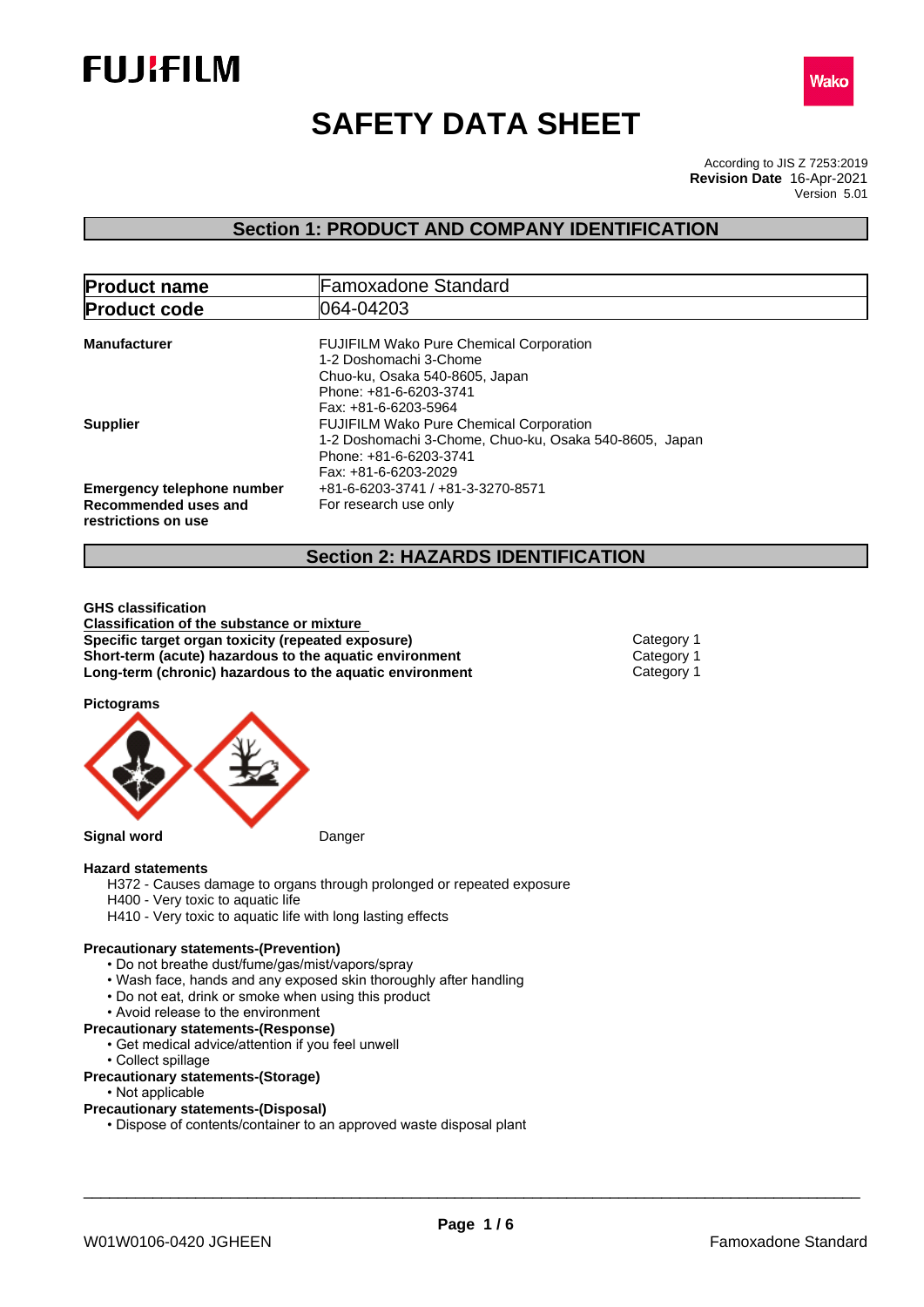**Others Other hazards** Not available

## **Section 3: COMPOSITION/INFORMATION ON INGREDIENTS**

**Single Substance or Mixture** Substance

#### **Formula** C22H18N2O4

| <b>Chemical Name</b> | Weight-% | Molecular weight | <b>ENCS</b> | <b>ISHL</b><br>. NO.   | <b>CAS RN</b>                                                |
|----------------------|----------|------------------|-------------|------------------------|--------------------------------------------------------------|
| -amoxadone           | 98.0     | 374.39<br>07 ان  | N/r         | 1022<br>∠br<br>-ר<br>ີ | $- - -$<br>007<br>ົ້<br>$ \sim$ $\cdot$<br>ou.<br>، د .<br>ີ |

**Impurities and/or Additives:** Not applicable

## **Section 4: FIRST AID MEASURES**

#### **Inhalation**

Remove to fresh air. If symptoms persist, call a physician.

#### **Skin contact**

Wash off immediately with soap and plenty of water. If symptoms persist, call a physician.

#### **Eye contact**

IF IN EYES: Rinse cautiously with water for several minutes. Remove contact lenses, if present and easy to do. Continue rinsing. Immediate medical attention is required.

## **Ingestion**

Rinse mouth. Never give anything by mouth to an unconscious person. Call a physician or poison control center immediately. Do not induce vomiting without medical advice.

#### **Protection of first-aiders**

Use personal protective equipment as required.

## **Section 5: FIRE FIGHTING MEASURES**

#### **Suitable extinguishing media**

Water spray (fog), Carbon dioxide (CO2), Foam, Extinguishing powder, Sand

#### **Unsuitable extinguishing media**

No information available

## **Specific hazards arising from the chemical product**

Thermal decomposition can lead to release of irritating and toxic gases and vapors.

#### **Special extinguishing method**

No information available

## **Special protective actions for**

## **fire-fighters**

Use personal protective equipment as required.Firefighters should wear self-contained breathing apparatus and full firefighting turnout gear.

## **Section 6: ACCIDENTAL RELEASE MEASURES**

## **Personal precautions, protective equipment and emergency procedures**

For indoor, provide adequate ventilation process until the end of working. Deny unnecessary entry other than the people involved by, for example, using a rope. While working, wear appropriate protective equipments to avoid adhering it on skin, or inhaling the gas. Work from windward, and retract the people downwind.

#### **Environmental precautions**

To be careful not discharged to the environment without being properly handled waste water contaminated.

## **Methods and materials for contaminent and methods and materials for cleaning up**

Sweep up and gather scattered particles, and collect it in an empty airtight container.

## **Recoverly, neutralization**

No information available

## **Secondary disaster prevention measures**

Clean contaminated objects and areas thoroughly observing environmental regulations.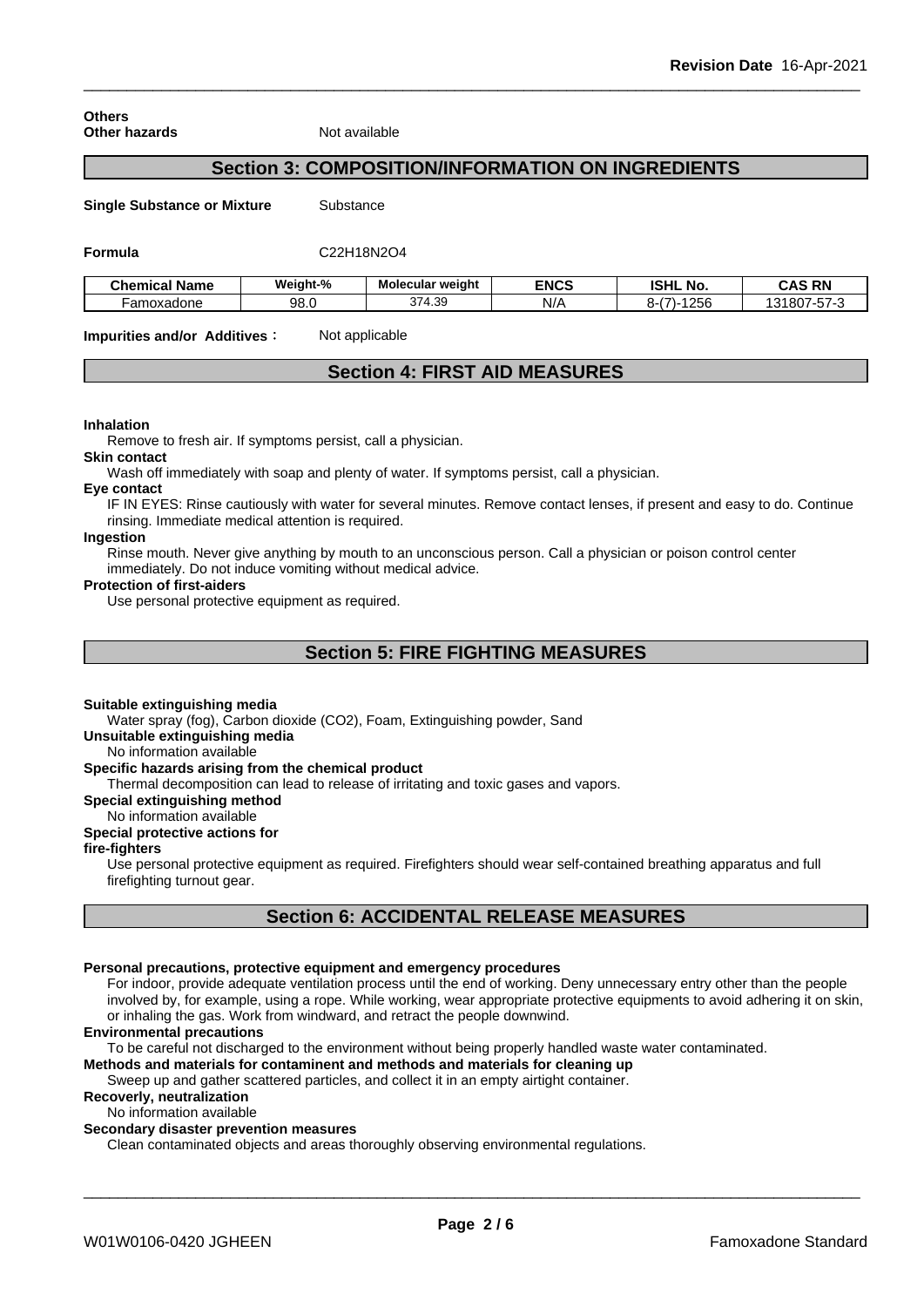## **Section 7: HANDLING AND STORAGE**

## **Handling**

#### **Technical measures**

Avoid contact with strong oxidizing agents. Use with local exhaust ventilation.

## **Precautions**

Do not rough handling containers, such as upsetting, falling, giving a shock, and dragging. Prevent leakage, overflow, and scattering. Not to generate steam and dust in vain. Seal the container after use. After handling, wash hands and face, and then gargle. In places other than those specified, should not be smoking or eating and drinking. Should not be brought contaminated protective equipment and gloves to rest stops. Deny unnecessary entry of non-emergency personnel to the handling area.

### **Safety handling precautions**

Avoid contact with skin, eyes or clothing. Use personal protective equipment as required.

#### **Storage**

| ______<br>Safe storage conditions |  |  |
|-----------------------------------|--|--|
|                                   |  |  |

**Incompatible** substances

**Storage conditions** Keep container protect from light tightly closed. Store in a cool (2-10 °C) place. Packed with an inert gas. **Safe packaging material** Glass<br>**ompatible substances** Strong oxidizing agents

## **Section 8: EXPOSURE CONTROLS/PERSONAL PROTECTION**

#### **Engineering controls**

In case of indoor workplace, seal the source or use a local exhaust system. Provide the safety shower facility, and handand eye-wash facility. And display their position clearly.

**Exposure limits** This product, as supplied, does not contain any hazardous materials with occupational exposure limits established by the region specific regulatory bodies.

| Personal protective equipment         |                      |
|---------------------------------------|----------------------|
| <b>Respiratory protection</b>         | Dust mask            |
| <b>Hand protection</b>                | Protection gloves    |
| Eye protection                        | protective eyeglasse |
| Skin and body protection              | Long-sleeved work    |
| <b>General hygiene considerations</b> |                      |
|                                       |                      |

**Dust mask Protection gloves Eye protection** protective eyeglasses or chemical safety goggles Long-sleeved work clothes

Handle in accordance with good industrial hygiene and safety practice.

## **Section 9: PHYSICAL AND CHEMICAL PROPERTIES**

| <b>Form</b>                                            |                                                            |
|--------------------------------------------------------|------------------------------------------------------------|
| Color                                                  | white                                                      |
| Appearance                                             | powder                                                     |
| Odor                                                   | No data available                                          |
| Melting point/freezing point                           | 141-144 °C                                                 |
| Boiling point, initial boiling point and boiling range | No data available                                          |
| <b>Flammability</b>                                    | No data available                                          |
| <b>Evaporation rate:</b>                               | No data available                                          |
| Flammability (solid, gas):                             | No data available                                          |
| Upper/lower flammability or                            |                                                            |
| explosive limits                                       |                                                            |
| Upper:                                                 | No data available                                          |
| Lower:                                                 | No data available                                          |
| <b>Flash point</b>                                     | No data available                                          |
| <b>Auto-ignition temperature:</b>                      | No data available                                          |
| Decomposition temperature:                             | No data available                                          |
| рH                                                     | No data available                                          |
| Viscosity (coefficient of viscosity)                   | No data available                                          |
| <b>Dynamic viscosity</b>                               | No data available                                          |
| <b>Solubilities</b>                                    | acetone: freely soluble . water: practically insoluble, or |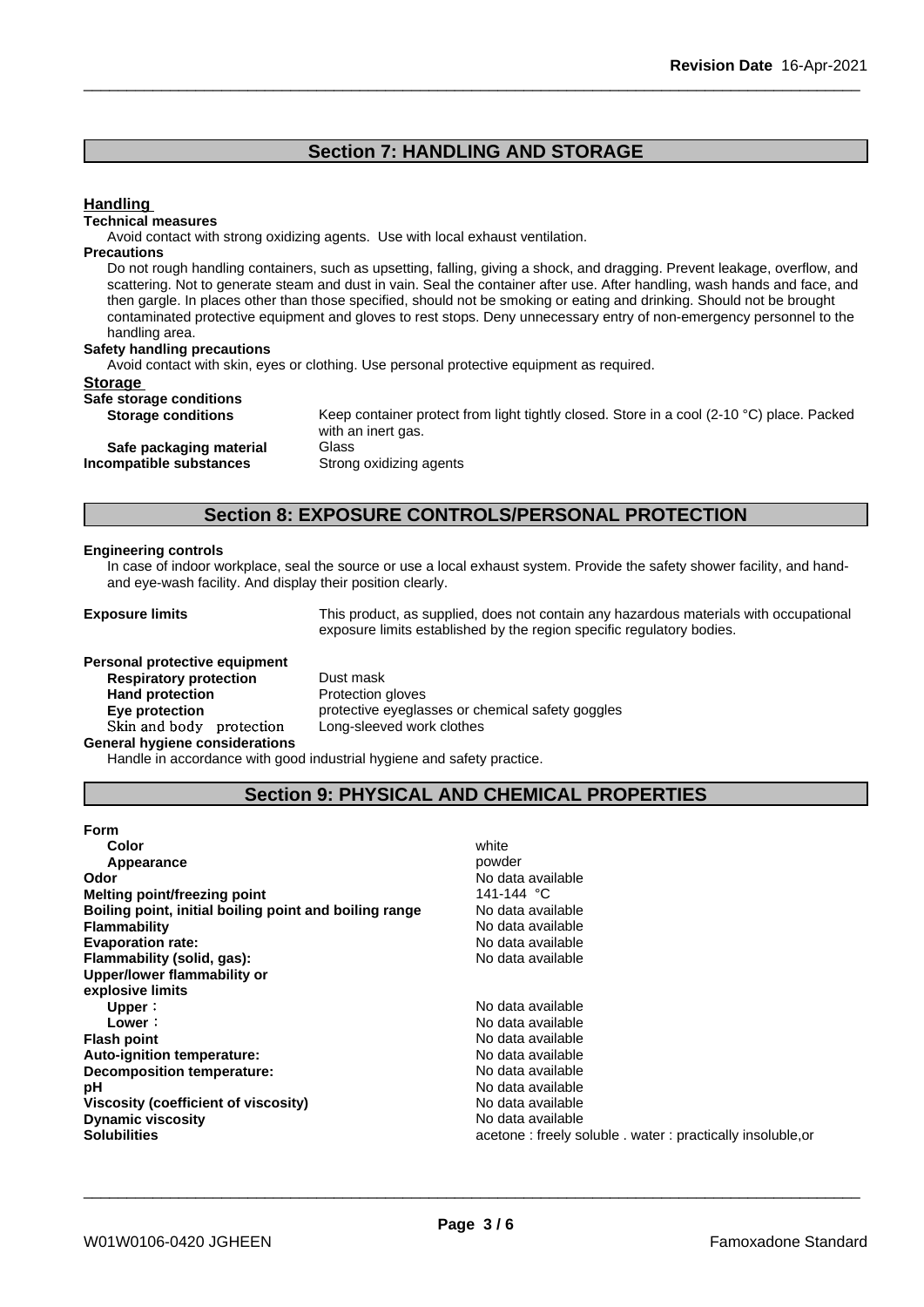**n-Octanol/water partition coefficient:(log Pow) No data available<br>
<b>Vapour pressure** No data available **Vapour pressure Specific Gravity / Relative density** 1.31 1.31 **Vapour density** 1.31 **Vapour density**<br> **Particle characteristics**<br> **Particle characteristics**<br> **Particle characteristics Particle characteristics** 

insoluble .

## **Section 10: STABILITY AND REACTIVITY**

## **Stability**

**Reactivity** No data available<br> **Chemical stability** May be altered by May be altered by light. **Hazardous reactions** None under normal processing **Conditions to avoid** Extremes of temperature and direct sunlight **Incompatible materials** Strong oxidizing agents **Hazardous decomposition products** Carbon monooxide (CO), Carbon dioxide (CO2), Nitrogen oxides (NOx)

## **Section 11: TOXICOLOGICAL INFORMATION**

| <b>Acute toxicity</b> |  |  |
|-----------------------|--|--|
|                       |  |  |

| <b>Chemical Name</b> | Oral LD50            | <b>LD50</b><br><b>Dermal</b> | $\_C50$<br><b>Inhalation</b> |
|----------------------|----------------------|------------------------------|------------------------------|
| ·amoxadone           | Rat<br>.000<br>ma/ka | 2000 ma/ka<br>Rat            | N/A                          |

| <b>Skin irritation/corrosion</b>      | No data available |  |
|---------------------------------------|-------------------|--|
| Serious eye damage/ irritation        | No data available |  |
| Respiratory or skin sensitization     | No data available |  |
| <b>Reproductive cell mutagenicity</b> | No data available |  |
| Carcinogenicity                       | No data available |  |
| <b>Reproductive toxicity</b>          | No data available |  |
| <b>STOT-single exposure</b>           | No data available |  |
| <b>STOT-repeated exposure</b>         | No data available |  |
| <b>Aspiration hazard</b>              | No data available |  |
|                                       |                   |  |

## **Section 12: ECOLOGICAL INFORMATION**

#### **Ecotoxicity**

| <b>Chemical Name</b> | Algae/aguatic plants | ≂ish                                       | `rustacea |
|----------------------|----------------------|--------------------------------------------|-----------|
| amoxadone            | N/A                  | $\degree$ : 0.50:<br><b>Fathead minnow</b> | N/A       |
|                      |                      | 70ppb 48h                                  |           |

| Other data |  |
|------------|--|
|------------|--|

**Other data** No data available

**Persistence and degradability** No information available<br>**Bioaccumulative potential** No information available **Bioaccumulative potential Mobility in soil** No information available **Hazard to the ozone layer** No information available

## **Section 13: DISPOSAL CONSIDERATIONS**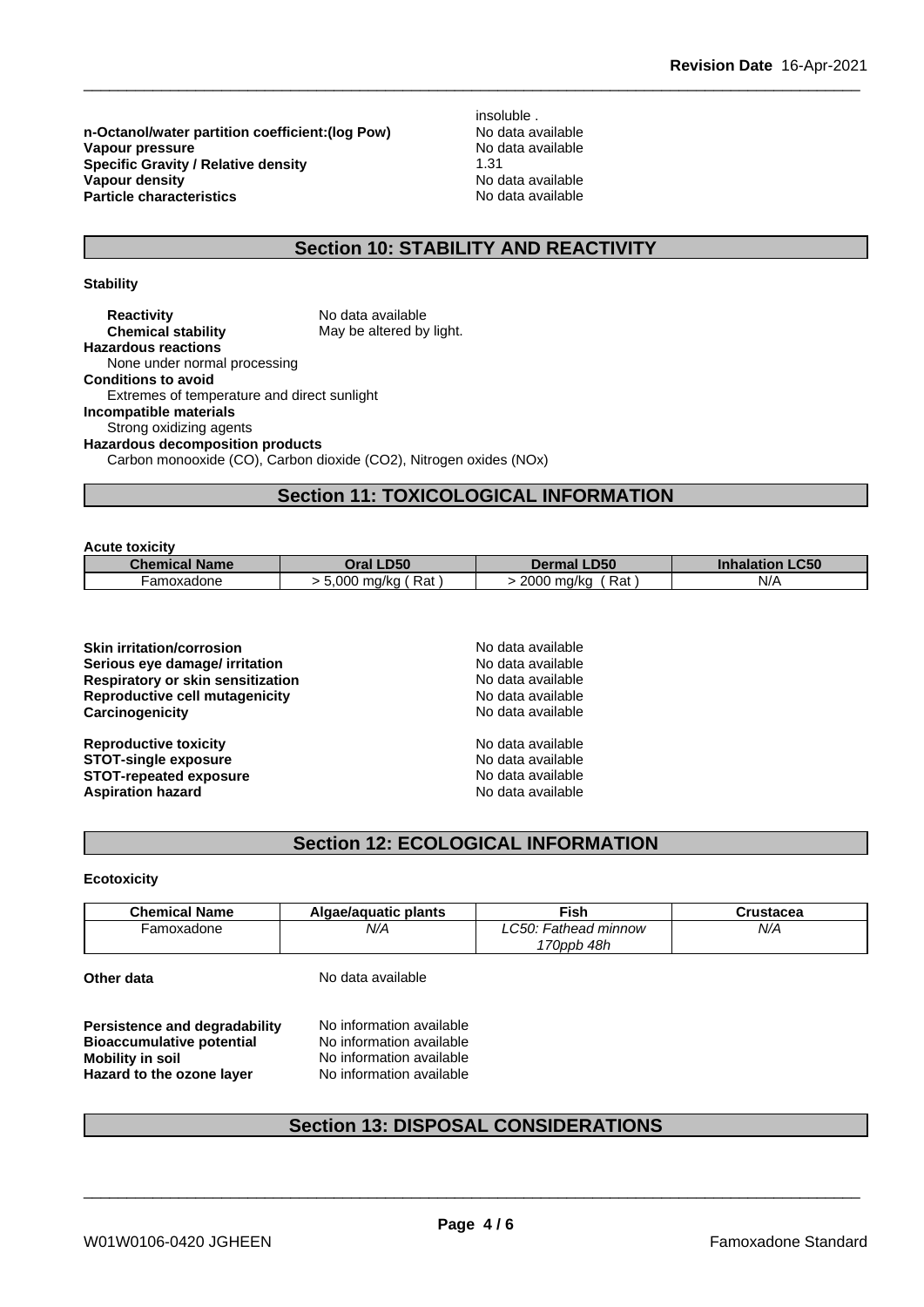#### **Waste from residues**

Disposal should be in accordance with applicable regional, national and local laws and regulations. **Contaminated container and contaminated packaging**

Disposal should be in accordance with applicable regional, national and local laws and regulations.

## **Section 14: TRANSPORT INFORMATION**

| <b>ADR/RID</b>                                                 |                                                                 |
|----------------------------------------------------------------|-----------------------------------------------------------------|
| <b>UN number</b>                                               | <b>UN3077</b>                                                   |
| Proper shipping name:                                          | Environmentally hazardous substance, solid, n.o.s. (Famoxadone) |
| UN classfication                                               | 9                                                               |
| <b>Subsidiary hazard class</b>                                 |                                                                 |
| Packing group                                                  | Ш                                                               |
| <b>Marine pollutant</b>                                        | Yes                                                             |
| <b>IMDG</b>                                                    |                                                                 |
| <b>UN number</b>                                               | <b>UN3077</b>                                                   |
| Proper shipping name:                                          | Environmentally hazardous substance, solid, n.o.s. (Famoxadone) |
| UN classfication                                               | 9                                                               |
| <b>Subsidiary hazard class</b>                                 |                                                                 |
| Packing group                                                  | Ш                                                               |
| <b>Marine pollutant (Sea)</b>                                  | Yes                                                             |
| <b>Transport in bulk according to</b> No information available |                                                                 |
| Annex II of MARPOL 73/78 and                                   |                                                                 |
| the IBC Code                                                   |                                                                 |
| <b>IATA</b>                                                    |                                                                 |
| UN number                                                      | <b>UN3077</b>                                                   |
| Proper shipping name:                                          | Environmentally hazardous substance, solid, n.o.s. (Famoxadone) |
| UN classfication                                               | 9                                                               |
| <b>Subsidiary hazard class</b>                                 |                                                                 |
| Packing group                                                  | Ш                                                               |
| <b>Environmentally Hazardous</b>                               | Yes                                                             |
| <b>Substance</b>                                               |                                                                 |

## **Section 15: REGULATORY INFORMATION**

| International Inventories                            |                                                                                        |
|------------------------------------------------------|----------------------------------------------------------------------------------------|
| <b>EINECS/ELINCS</b>                                 |                                                                                        |
| <b>TSCA</b>                                          |                                                                                        |
|                                                      |                                                                                        |
| Japanese regulations                                 |                                                                                        |
| <b>Fire Service Act</b>                              | Not applicable                                                                         |
| <b>Poisonous and Deleterious</b>                     | Not applicable                                                                         |
| <b>Substances Control Law</b>                        |                                                                                        |
| Industrial Safety and Health Act Not applicable      |                                                                                        |
| <b>Regulations for the carriage</b>                  | Noxious Substances (Ordinance Art.3, Ministry of Transportation Ordinance Regarding    |
| and storage of dangerous                             | Transport by Ship and Storage, Attached Table 1)                                       |
| goods in ship                                        |                                                                                        |
| <b>Civil Aeronautics Law</b>                         | Misellaneous Dangerous Substances and Articles (Ordinance Art. 194, MITL Nortification |
|                                                      | for Air Transportation of Explosives etc., Attached Table 1)                           |
| <b>Pollutant Release and Transfer Not applicable</b> |                                                                                        |
| <b>Register Law</b>                                  |                                                                                        |
| <b>Export Trade Control Order</b>                    | Not applicable                                                                         |
|                                                      |                                                                                        |
|                                                      | <b>Section 16: OTHER INFORMATION</b>                                                   |
|                                                      |                                                                                        |
| Key literature references and                        | NITE: National Institute of Technology and Evaluation (JAPAN)                          |
| sources for data etc.                                | http://www.safe.nite.go.jp/japan/db.html                                               |
|                                                      | IATA dangerous Goods Regulations                                                       |
|                                                      | RTECS: Registry of Toxic Effects of Chemical Substances                                |
|                                                      | Japan Industrial Safety and Health Association GHS Model SDS                           |
|                                                      | Dictionary of Synthetic Oraganic Chemistry, SSOCJ, Koudansha Scientific Co.Ltd.        |
|                                                      |                                                                                        |